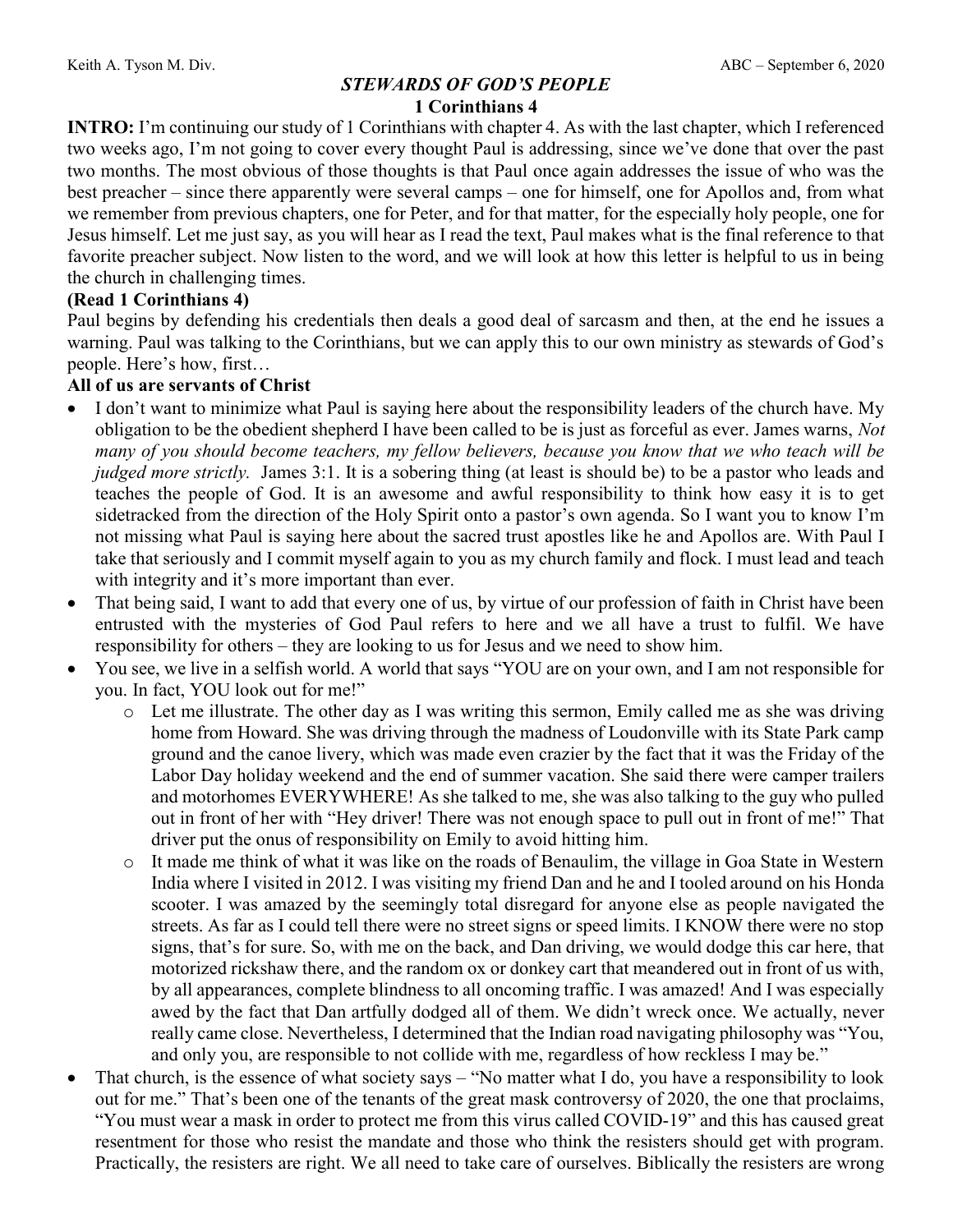though – Christ Followers have a responsibility to others as stewards of the people of God. Just like Jesus we are other centered.

- This is what we can take from Paul's words. He and Apollos were servants of God entrusted with the mysteries of the faith to be shared with the lost. We also have a similar responsibility to share the faith with the lost. We have been given a trust and we too must be faithful. F. B. Meyer says we should be "faithful to our trust and make much of our Master and little of ourselves."
- Another thing to learn here is...

# Don't be too quick to judge

- Paul is obviously feeling the press of judgment from the Corinthians. He's not lying when he says in verse 3, I care very little if I am judged by you or by any human court. But he does care. Or, let me put it this way he cares that they are missing the point and thereby judging him and holding him up to unfair comparison.
- Paul has the contentment of knowing his conscience is clear. Yes, he knows he's not a flowery preacher like the eloquent Apollos, and he doesn't have the three years of day in and day out contact Peter had with Jesus, but Paul has the direction of God through the Holy Spirit. The words leveled at him by puffed up critics in the Church bounce off the armor of the reality that it is God Paul must please in the end. It is God's judgement that matters.
- Here is the take away from this, let people say what they will about your faith, or your Bible, or your message of the Good News. The message that says that Jesus is the only way to salvation, real joy, real peace, and eternal life. The message that there is only one God, and he is revealed in the Father, Son, and Holy Spirit. People don't like to hear that, and they might resist it and say we're close minded, or narrow, or even, plain, down wrong. But let 'em judge. What we have is still the truth, and the Great Commission to spread that Good News. Because, we are servants of God's people and commissioned to make more and more of God's people.
- And finally, skipping all the way down to the last 7 verses…

## Let's stop thinking and get to doing

- I know that might sound awkward, but don't hear what I'm not saying. What I'm saying is, we do a lot of thinking and never get to doing. Paul gets tough with the Corinthians and comes close to saying, threateningly, "Don't make me come over there!" He's clearly had it with what he his hearing from them and he points out that it's time to get down to business. It's what he had to do. He loved the Church and his Lord too much not to. F. B. Meyer writes, "It is not pure but selfish love that forbears to speak and act strongly when eternal interests are at stake." I think it's what Butch was pointing out last week when he shared about those chances he missed to almost missed to share the Good News.
- Now only that, there is no time like the present to stop thinking about how you need to change, and actually make the change. How many times have you, like me, said, "I know it's wrong, but . . ." "I know it's wrong to feel this way, I know it's wrong to watch this on my computer screen, I know it's wrong to tell this story about . . . , I know it's wrong . . . BUT. . ." Stop thinking and just stop it. (Bob Newhart sketch – JUST STOP IT!).
- In order to be stewards of God's people we need to be doers as much as we are thinkers. No buts about it. Because the world is watching. Make sure you are worth it. Make sure you are worth imitating. It's not arrogant that Paul, even after he dresses them down with sarcasm and a strident tone, tells the Corinthians to imitate him. It's not arrogant because they don't have any other pattern. Any previous example they have for faith and religion is a disgusting collage of sin, selfishness and dissipation. They couldn't look to their parents, their parents had been steeped in false Greek and Roman gods. The religious leaders of their city were the purveyors of fertility worship. Holiness was decidedly not the motivation of Corinthian worship. So Paul said, imitate me. Jesus turned my life around, now learn from that and allow him to turn your life around too.
- We have inherited that ministry from Paul. The world is watching. They are just aching to see hypocrisy in you. They are very quick to use the Bible on you even though they never open it except to point out your